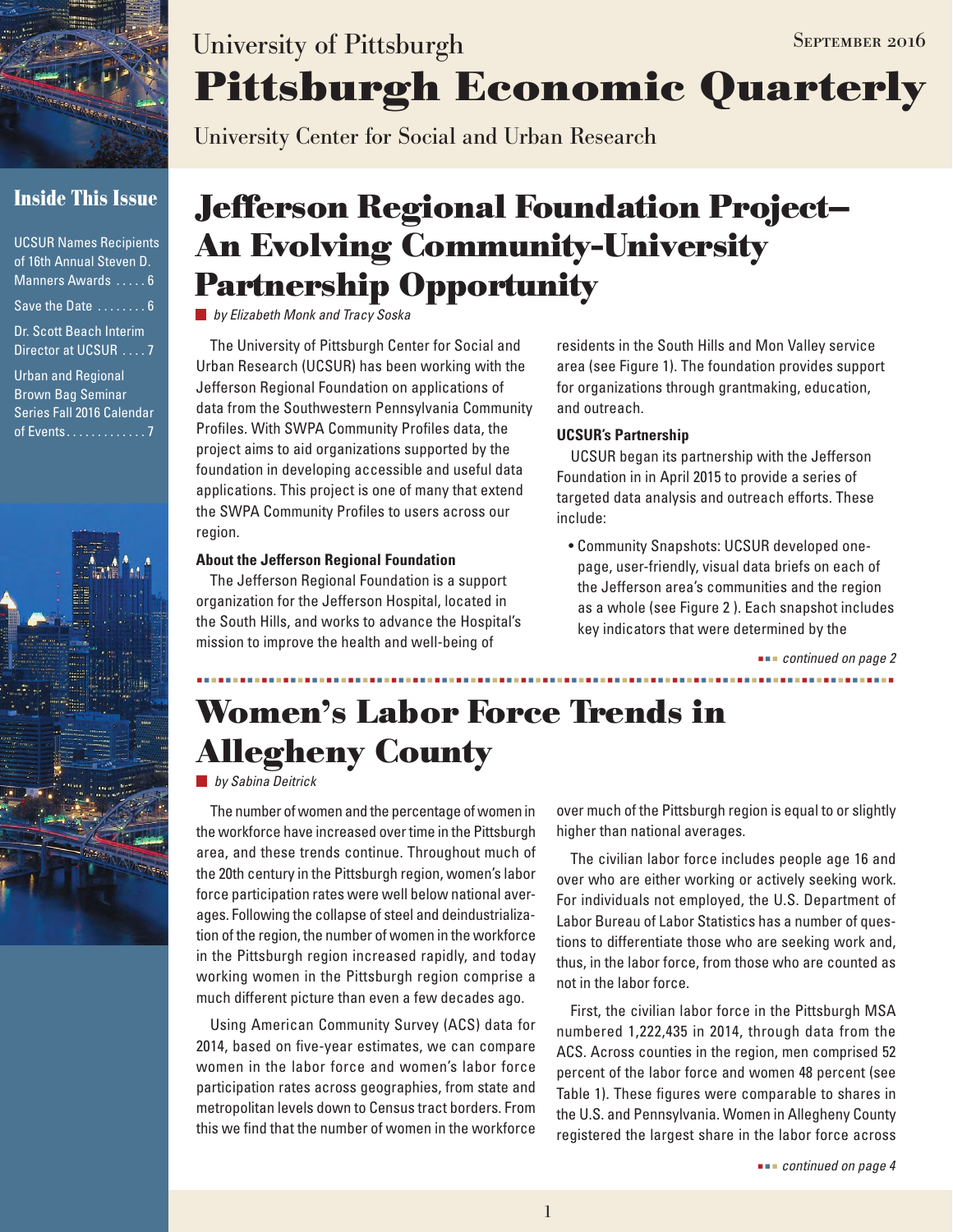### **Jefferson Regional Foundation Project–An Evolving Community-University Partnership Opportunity**

 *continued from page 1*

Jefferson Community Collaborative, Foundation staff and UCSUR. These were distributed at the Forum and are available at jeffersonrf.org.

• Trainings and Other Opportunities: UCSUR provided additional trainings and technical assistance to organizations operating in Jefferson region. These will be continued throughout the coming year.

The Jefferson Regional Foundation holds an annual forum for community organizations and leaders. This free,

day-long forum aims to build capacity for improved community health in the region and serves as an opportunity for networking across organizations. UCSUR and Southwestern Pennsylvania Community Profiles were eager to be part of the 2016 annual forum.

Jefferson Regional Foundation's first forum was held in 2015, and one major outcome from that forum was the Community Collaborative—an ongoing opportunity for organizations across the area to continue working together to improve the quality of life in the South Hills and lower Mon Valley.

The Collaborative is organized around three themes identified at the forum: Healthy Residents, Strong Families, and Thriving Communities. Committees

covering each theme have continued to meet regularly since the forum

The second annual Jefferson Forum, held in May 2016, focused on "Opportunities for a Changing Community" to build upon its growing Community Collaborative.

Over 250 representatives of health and human service organizations joined representatives from community and faith-based organizations at the conference to build capacity for improved health in the South Hills and lower Mon Valley communities served by the foundation. Among the highlights from this forum:

- Issue Workshops: Nonprofit lessons of scale and scope, including social enterprise projects, such as Cribs for Kids and Mother's Milk (milk bank); addressing the opioid threat, a critical issue in these regional communities regardless of socio-economic status; mental health first aid; advocacy challenges; and leadership and marketing.
- A regional leadership panel presented the capacity and resources of Jefferson Hospital, the South Hills Interfaith Movement (formerly Ministries), and community efforts to address youth violence.

The foundation also highlighted new capacity materials, including Jefferson Community Directory : A Resource Guide for Connections, and showcased success stories of grantees and collaborative efforts in community health through a video, *Opportunities for a Changing Community*.

The Forum also provided day-long coaching session on a variety of topics from marketing and nonprofit technical assistance to advocacy and lobbying.

UCSUR and SWPA Community Profiles were part of these coaching sessions, helping organizations to use Profiles data for community assessment and services planning. The sessions ranged from



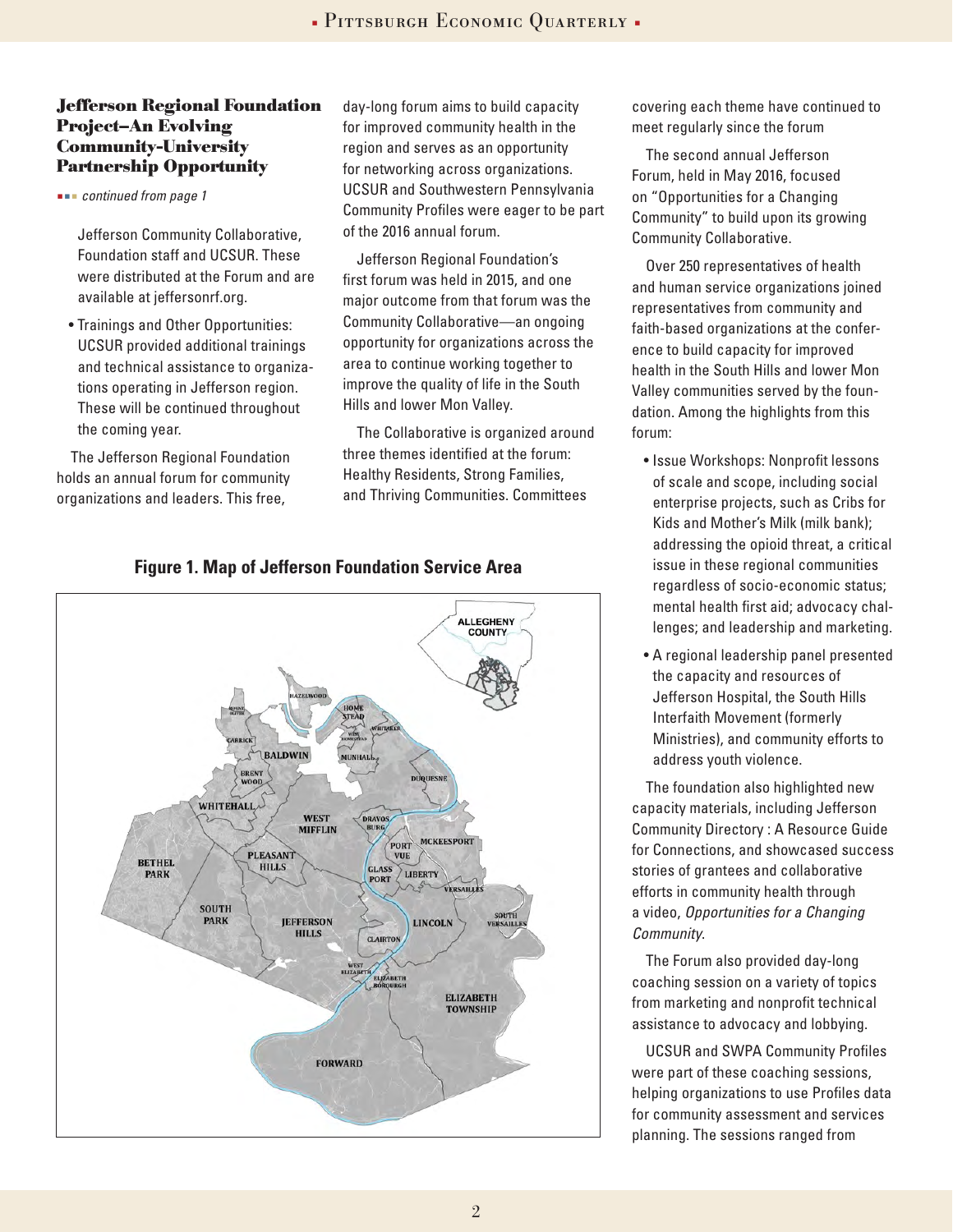general information on Profiles data to more detailed applications of community data addressing individual organizational goals and strategies. Data needs were developed from areas of housing and economic development to health and social services. With 11 domains of data and indicators, the Profiles site provided extensive information for participants at the Forum. Along with community snapshots and other training, this work continues with the Jefferson Foundation.

The project with the Jefferson Foundation has been an important new partner for SWPA Community Profiles and will continue through spring 2017.

The project has benefited communities and organizations in the South Hills and the lower Mon Valley as well as providing beneficial experiences for students from the University of Pittsburgh's School of Social Work, with a dedicated field placement working with service providers in the region.

SWPA Community Profiles is a significant resource for our region's nonprofit community. UCSUR also recently conducted a training with the Allegheny County Library Association (ACLA) by meeting in small groups to explore the data source.

In addition to being a source of information for evaluation, fundraising, and project reporting needs, the use of SWPA Community Profiles enables librarians to generate specific reports about communities they serve and identify potential programming gaps, and offers the ability to better tailor service delivery to residents.

SWPA Community Profiles continues to expand and be a valuable resource of information and data-driven decision making for many in the nonprofit and social service communities. Contact Liz Monk for more information (monk.e@pitt.edu) and visit the site at: profiles.ucsur.pitt.edu

### **Figure 2. Community Snapshot from UCSUR's Southwestern Pennsylvania Community Profiles**





*Participants at the Jefferson Foundation's Coaching Session on SWPA Community Profiles, May 2016. Photo by Larry Rippel Photography.*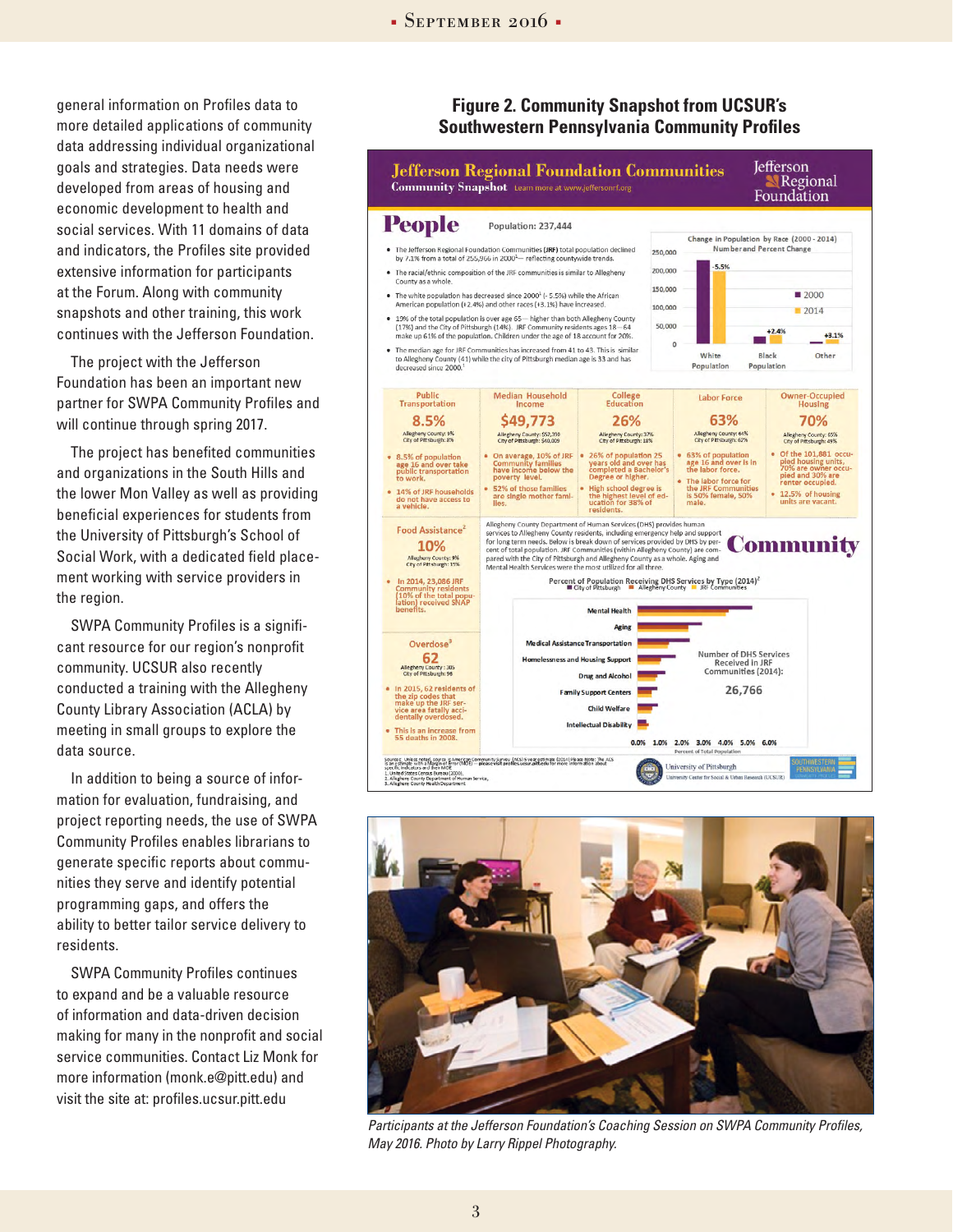### **Women's Labor Force Trends in Allegheny County**

 *continued from page 1*

counties in the region, at nearly 49 percent of the county's labor force.

Second, the women's labor force participation rate in Allegheny County was 59.6 percent in 2014, slightly higher than both the U.S. (58.7 percent) and Pennsylvania (58.3 percent) rates (see Table 2).

Across counties in the Pittsburgh Metropolitan Statistical Area (MSA), women's labor force participation rates were highest in Allegheny and Butler counties, while Fayette County represented the lowest rate of women's labor force participation, with 48.9 percent of women age 16 and older in the labor force.

Fayette County also had the lowest labor force participation rate for men, with 57.2 percent of men in the labor force in 2014. This compares to a county-high of 70.6 percent labor force participation rate for men in Butler County in 2014.

The differences across the region mask differences within individual counties. We now examine Allegheny County and women's labor force participation in greater geographic detail at the Census tract level. At smaller geographic levels, women often outnumber men in terms of labor force numbers—both number of workers and labor force participation rates.

In Allegheny County in 2014, women made up half or more of the resident workforce in 161 Census tracts, or 41 percent of the total (see Figure 1). Many of these clustered in the eastern parts of the City of Pittsburgh and eastern suburbs, as well as the Northside neighborhoods and communities closest to the rivers.

In many communities across Allegheny County and neighborhoods in the city of Pittsburgh, women's labor force participation rates exceeded the averages for the county and state. Higher than average women's labor force participation rates were found throughout the county, but clustered across the western and near north suburban communities (see Figure 2).

The ACS data can also be used to compare labor force by gender with men's and women's labor force participation rates. In many Census tracts where women make up over 50 percent of the resident labor force, we find that many of these tracts, not surprisingly, have lower than average labor force participation rates for men. These are clustered in the city, as shown in Figure 3.

Finally, in most of these neighborhoods where women make up over half the resident workforce and men have lower than

### **Table 1. Civilian Labor Force, by Gender, U.S., Pennsylvania, Pittsburgh MSA, 2014**

| <b>Area</b>                | <b>Civilian labor force</b> |             |               | <b>Percent</b> |               |
|----------------------------|-----------------------------|-------------|---------------|----------------|---------------|
|                            | <b>Total</b>                | <b>Male</b> | <b>Female</b> | <b>Male</b>    | <b>Female</b> |
| U.S.                       | 157,940,014                 | 83,025,744  | 74,914,270    | 52.6%          | 47.4%         |
| Pennsylvania               | 6,502,948                   | 3,383,075   | 3,119,873     | 52.0%          | 48.0%         |
| Pittsburgh MSA             | 1,222,435                   | 635,265     | 587,170       | 52.0%          | 48.0%         |
| <b>Allegheny County</b>    | 655,358                     | 335,181     | 320,177       | 51.1%          | 48.9%         |
| <b>Armstrong County</b>    | 33,255                      | 18,081      | 15,174        | 54.4%          | 45.6%         |
| <b>Beaver County</b>       | 86,018                      | 44,874      | 41,144        | 52.2%          | 47.8%         |
| <b>Butler County</b>       | 97,377                      | 51,996      | 45,381        | 53.4%          | 46.6%         |
| <b>Fayette County</b>      | 59,278                      | 31,329      | 27,949        | 52.9%          | 47.1%         |
| <b>Washington County</b>   | 106,567                     | 56,365      | 50,202        | 52.9%          | 47.1%         |
| <b>Westmoreland County</b> | 184,582                     | 97,439      | 87,143        | 52.8%          | 47.2%         |

*Source: Social Explorer, American Community Survey data, 2014 (five-year estimates)* 

### **Table 2. Labor Force Participation Rate, by Gender, U.S., Pennsylvania, Pittsburgh MSA, 2014**

| <b>Area</b>                | <b>Percent</b> |               |  |
|----------------------------|----------------|---------------|--|
|                            | <b>Male</b>    | <b>Female</b> |  |
| U.S.                       | 68.5%          | 58.7%         |  |
| Pennsylvania               | 67.7%          | 58.3%         |  |
| Pittsburgh MSA             | 67.9%          | 57.7%         |  |
| <b>Allegheny County</b>    | 69.3%          | 59.6%         |  |
| <b>Armstrong County</b>    | 65.1%          | 53.0%         |  |
| <b>Beaver County</b>       | 67.1%          | 56.2%         |  |
| <b>Butler County</b>       | 70.6%          | 59.3%         |  |
| <b>Fayette County</b>      | 57.2%          | 48.9%         |  |
| <b>Washington County</b>   | 68.2%          | 56.5%         |  |
| <b>Westmoreland County</b> | 66.8%          | 55.9%         |  |

*Source: Social Explorer, American Community Survey data, 2014 (five-year estimates)*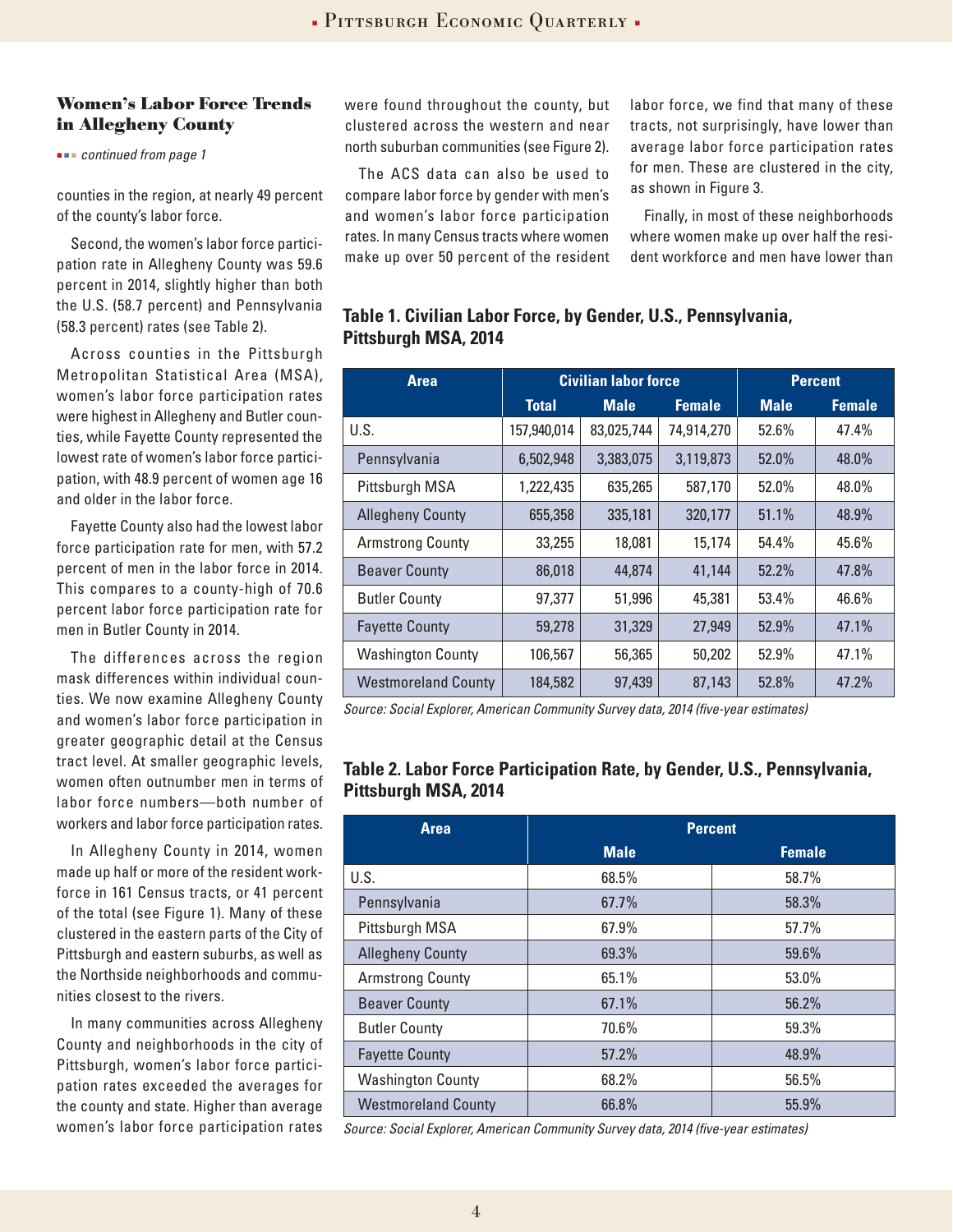average labor force participation rates, we find that in many of these, women's labor force participation rates also fall below the area average.

There are many reasons for drops in labor force participation. The data used here comprise the workforce age 16+, so some demographic factors can be contributing to these outcomes, including the number of teenagers and young adults (age 16-24) in a tract and the number of residents 65+. The aging of the workforce can certainly be a factor for some communities.

Nonetheless, labor force participation rates have been falling for other reasons, including a rise in discouraged workers.

Discouraged workers are those who have ceased looking for employment for over a year, believing no job is available for them or they don't qualify for open positions.

Their numbers rose in the Great Recession, and in some parts of the city and county, participation rates have not returned to pre-recession levels. In many communities, falling labor force participation is likely tied to increases in discouragement.

ACS data were used here to show that women make up more than half the resident workforce in many parts of Allegheny County and Pittsburgh. The data further show that labor force participation rates by gender vary across the county.

The data also point to areas with lower than average labor force participation rates that tend to cluster in the city of Pittsburgh.

This suggests the need for more employment assistance and training, targeting these neighborhoods, and particularly those who have left the workforce.

The discouraged worker effect following the Great Recession remains in effect in many of our communities, despite the economic recovery.

### **Figure 1. Labor Force 16+, Percent Female, Allegheny County, by Census Tract, 2014**



### **Figure 2. Female Civilian Labor Force Participation Rate, Allegheny County, by Census Tract, 2014**



### **Figure 3. City of Pittsburgh Labor Force and Labor Force Participation Rates–Highlighting Select Census Tracts, 2014**

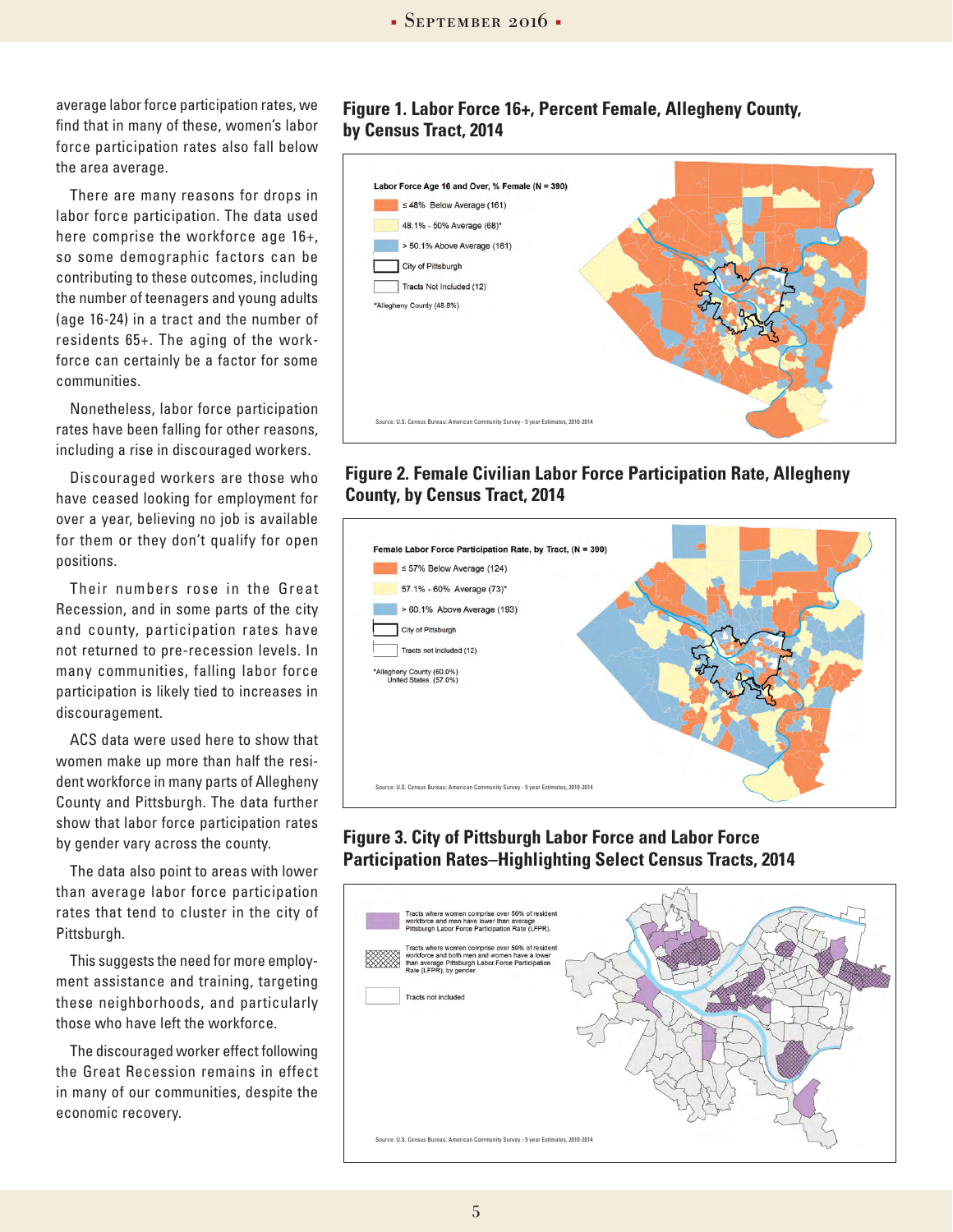# **UCSUR Names Recipients of 16th Annual Steven D. Manners Awards**

Each year, the University of Pittsburgh University Center for Social and Urban Research (UCSUR) awards the Steven D. Manners Faculty Development Awards to promising research projects in the social, behavioral, and policy sciences on campus. These awards honor the memory of Steve Manners, a sociologist who began working at the Center in 1974 and served as its Assistant Director from 1989 until his death in September 2000. His research and service to the Center and the University community were dedicated to improving social conditions in the urban environment. UCSUR made the first Steven Manners awards in 2001.

The 2016 Steven D. Manners Research Development Grant award winners are:

**Victoria Shineman, PhD**, Assistant Professor, Department of Political Science: "A Field Experiment Mobilizing Convicted Felons During the 2016 General Election."

The proposed study will conduct a field experiment during the 2016 General Election with two primary goals: (1) identify the most effective methods of mobilizing convicted felons to vote; and (2) identify the downstream effects which occur after felons are politically mobilized. This experiment will integrate an intensive mobilization treatment within a panel survey completed by a population of convicted felons before and after the November 2016 election. A paid survey opportunity is used to recruit an attentive population of convicted felons, and this attentiveness is utilized in order to personally deliver

information and assistance regarding registration and voter turnout. Subjects will be randomly assigned to receive a placebo control treatment, or one of three mobilization treatments. One mobilization treatment offers a generic "get out the vote" GOTV appeal, along with assistance with registration and voting. The other mobilization treatments add details clarifying common misinformation about the eligibility of convicted felons, and information intended to shift perceptions regarding expectations of felon participation. Treatment effects will be assessed using data from official voter history records, as well as data from pretreatment and post-election surveys. The study aims to estimate both how convicted felons can be mobilized, as well as the downstream effects of mobilization. Results can demonstrate that felons can indeed be mobilized, and that mobilization will cause felons to become more politically informed, more trusting of government, and to develop a stronger sense of political efficacy. The results will directly speak to the policy debate regarding the effects of felon disenfranchisement laws.

**Alicia Sufrinko, PhD**, Neuropsychologist and Instructor, and Anthony Kontos, PhD, Research Director and Associate Professor, UPMC Sports Medicine Concussion Program, and Department of Orthopaedic Surgery: "An Integrative Mobile Platform for Assessment of Sleep Dysfunction and Physical Activity Level Following Sport/Recreation-related Concussion."

The proposed pilot study will use a mobile ecological momentary assessment (EMA) application to monitor post concussions symptoms and wrist actigraphy to monitor sleep and physical activity in patients with sport/recreation-related concussion (SRC). The aims of the current study are to: (1) test the feasibility of concurrently using an EMA approach to assess post-concussion symptoms and actigraphy for measuring sleep and physical activity level in a sample of patients diagnosed with SRC: and (2) evaluate the predictive utility of sleep and physical activity data on EMA post-concussion symptoms and clinical outcomes (i.e., neurocognitive test performance, total symptom scores, vestibular/oculomotor function). The proposed study represents the first effort to evaluate objective sleep and physical activity data concurrently with clinical outcomes following concussion. The study will involve a small sample (N=20) of adolescent SRC patients who will be followed for approximately one month post injury. The intent is to use the preliminary data from this study to support an NIH R21 grant mechanism application in a larger sample. Understanding the complex relationships between sleep, physical activity, and concussion outcomes is vital to developing clinical guidelines for behavioral management strategies, including instructional sleep techniques and physical activity recommendations, for optimal recovery following SRC.

## **SAVE THE DATE**

## **UNIVERSITY OF PITTSBURGH CENTER FOR SOCIAL AND URBAN RESEARCH/CARNEGIE LIBRARY OF PITTSBURGH DATA DAY**

#### **Saturday, October 22, 2016, time TBA Carnegie Library of Pittsburgh – Main Library (Oakland neighborhood)**

Data Day is an opportunity for collaborative teaching and learning around data and technology. Join UCSUR and our partner, the Carnegie Library of Pittsburgh, for a wide variety of high-tech and low-tech hands-on table activities, along with more traditional data workshops.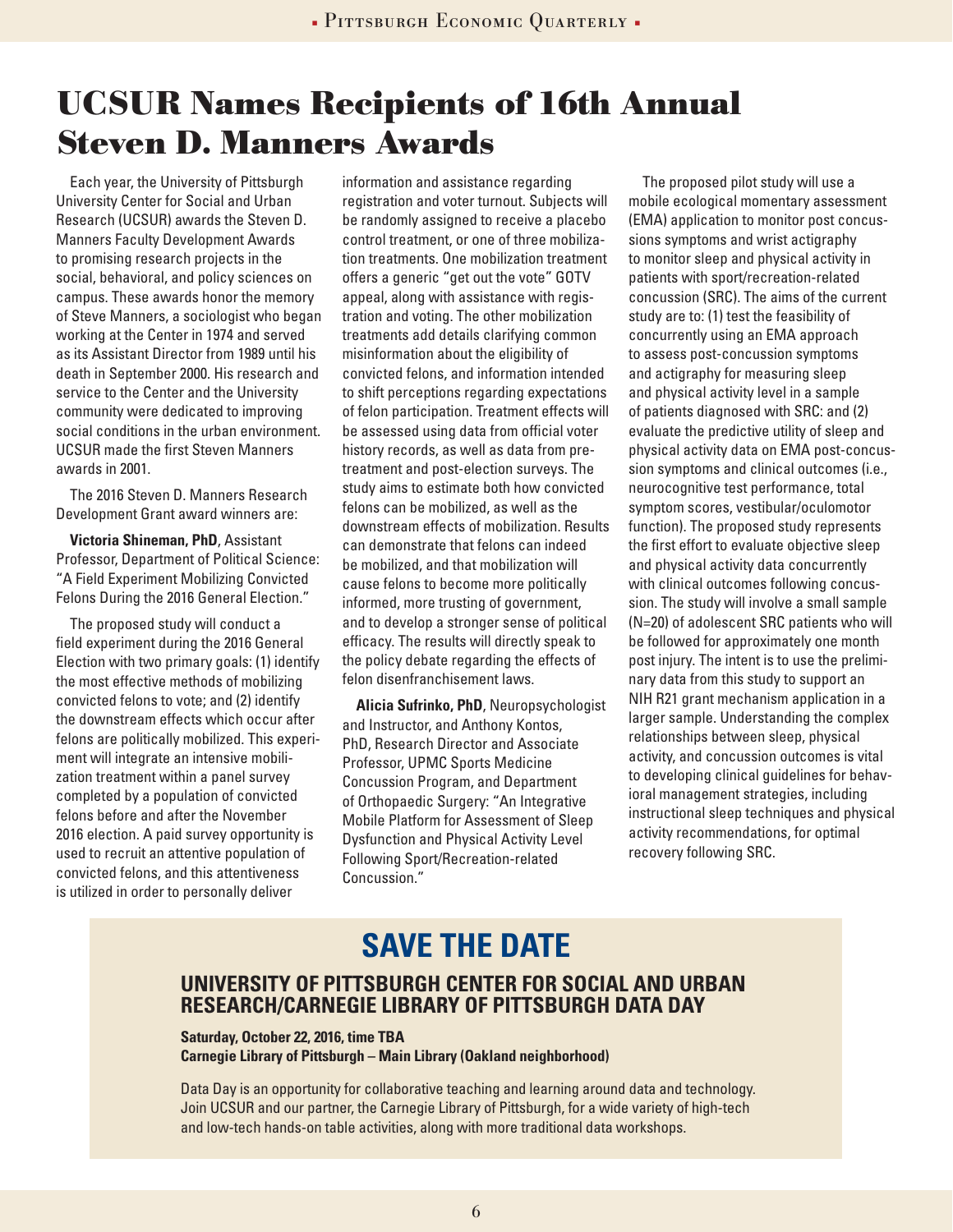# **City of Pittsburgh Neighborhood Profiles Released on UCSUR**

UCSUR Urban and Regional Analysis program is providing the update of the *City of Pittsburgh Neighborhood Profiles, American Community Survey* report with the latest release of Census Bureau's 2010-2015 five-year estimates.

This report compiles data from the U.S. Census Bureau's American Community Survey (ACS) for City of Pittsburgh neighborhoods. The City of Pittsburgh defines 90 distinct neighborhoods, each of which is a collection of one or more census tracts or census block groups. The index of specific census tracts or census block groups to City of Pittsburgh neighborhoods is included in the appendix to this report.

The data compiled in this report come from the 6th annual release of five-year data from the ACS program for 2010-2015. This fiveyear estimate can be directly compared to previous five-year ACS estimates, first produced for the 2005-2009 period.

A set of indicators for each neighborhood is included under population by race, family structure, age group, household income, poverty, housing tenure, educational attainment, and commuting.

*City of Pittsburgh Neighborhood Profiles, American Community Survey, 2010-2015 five-year estimates* is available on the UCSUR site at: ucsur.pitt.edu/census-reports/city-pittsburgh-neighborhood-profiles-american-community-survey-2010-2014-5-yearestimates/.

## **Dr. Scott Beach Interim Director at UCSUR**

Scott Beach, associate director of the University Center for Social and Urban Research (UCSUR) and director of its survey research program, began his new role of interim UCSUR director this month.

Richard Schulz stepped down as UCSUR director, effective September 1, 2016. (See Dec. 10, 2015, *University Times*.) Dr. Schulz, who directed UCSUR for 17 years, will return full-



time to aging research and directing the University's gerontology program. In addition to directing UCSUR, Schulz also is Distinguished Service Professor of Psychiatry and associate director of the Aging Institute of UPMC Senior Services and the University of Pittsburgh.

Beach's research interests include survey methodology, research design, statistics, aging and caregiver stress, elder abuse, technology for aging and disabled populations, and coping with victimization. His pioneering work on elder abuse has recently appeared in *Journal of Elder Abuse & Neglect, Journal of American Geriatrics Society, Journal of Applied Gerontology,* and *The Gerontologist*. He will continue to direct UCSUR's survey research program, in addition to his new duties as UCSUR interim director.

Dr. Beach received his PhD and MS in psychology from Pitt, and BA with distinction in psychology from Penn State University. UCSUR welcomes Scott as interim director!

## **Urban and Regional Brown Bag Seminar Series Fall 2016 Calendar of Events**

### **University of Pittsburgh University Center for Social and Urban Research (UCSUR)**

Please note new location for this year: 3911 Posvar Hall, 230 S. Bouquet Street (next to the Hillman Library). RSVP: swpa@pitt.edu

### **2016 Fall Presentations**

**Affordable for Who? New York City's Affordable Housing Plan under Mayor de Blasio and the Limits of Local Initiative in Addressing Shelter Poverty** *Friday, September 30, 2016*

Alex Schwartz, PhD Professor of Urban Policy, Milano School of International Affairs, Management, and Urban Policy, The New School.

**Producing and Preserving Affordable Housing in Shrinking Cities: Challenges and Opportunities** *Friday, October 28, 2016* J. Rosie Tighe, PhD Assistant Professor, Department of Urban Studies, Levin College of Urban Affairs, Cleveland State University.



**Modeling Predatory Mortgage Lending** *Friday, December 2, 2016* Kristen Crossney, PhD Associate Professor, Public Policy and Administration Department, West Chester University.